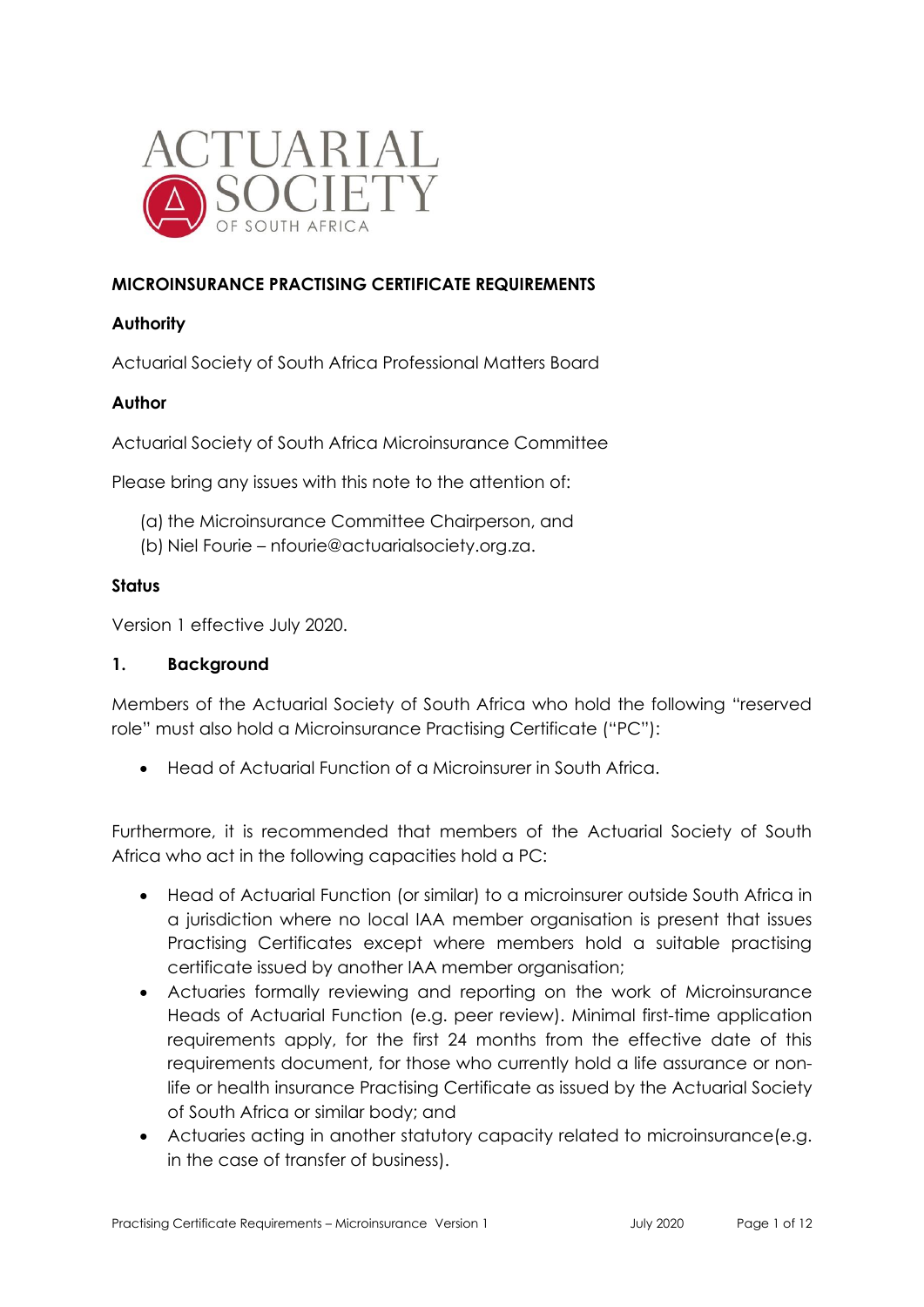PCs demonstrate that the actuaries who hold them are in good standing based on the Actuarial Society's Code of Professional Conduct and have the necessary technical skills and experience to be a PC holder and potentially to carry out reserved work, thereby protecting the public interest.

The Code of Professional Conduct requires that members perform only those professional services for which the member is competent and appropriately experienced. Furthermore, it requires that members act honestly, with integrity, competence, and due care, and in a manner that fulfils the profession's responsibility to the public.

A public register of PC holders is maintained by the profession.

Microinsurance PCs are issued by the Actuarial Society on recommendation by the Microinsurance Committee ("MIC") of the Actuarial Society.

The MIC may issue two categories of PCs:

- 1. A Generic Microinsurance PC encompassing all the competency and professionalism requirements but without a requirement to conform to South-African specific legislation, intended for members practising outside South Africa; and
- 2. A South African Microinsurance PC including all the requirements of a Generic Microinsurance PC as well as the requirement to be in command of South-African specific legislation.

The purpose of the Generic PC is to ensure competence of Actuarial Society members practising outside South Africa and not to replace or override any local certification requirements in the territories in which actuaries practise. Furthermore, a PC does not, in itself, give members authority to act in a reserved role where appointment in that reserved role is also subject to regulatory and/or board approval.

The MIC may only issue South African Microinsurance PCs to members employed by Registered Service Providers (RSP), or who are registered as RSP's themselves.

The PC is valid for four years.

# **2. Summary of Requirements for First Time Applicants**

To be awarded a PC the MIC must satisfy itself that the applicant:

- 1. Is either:
	- a. Fellow of the Actuarial Society of South Africa who qualified by examination or has been admitted under the terms of a mutual recognition agreement with another actuarial organisation; or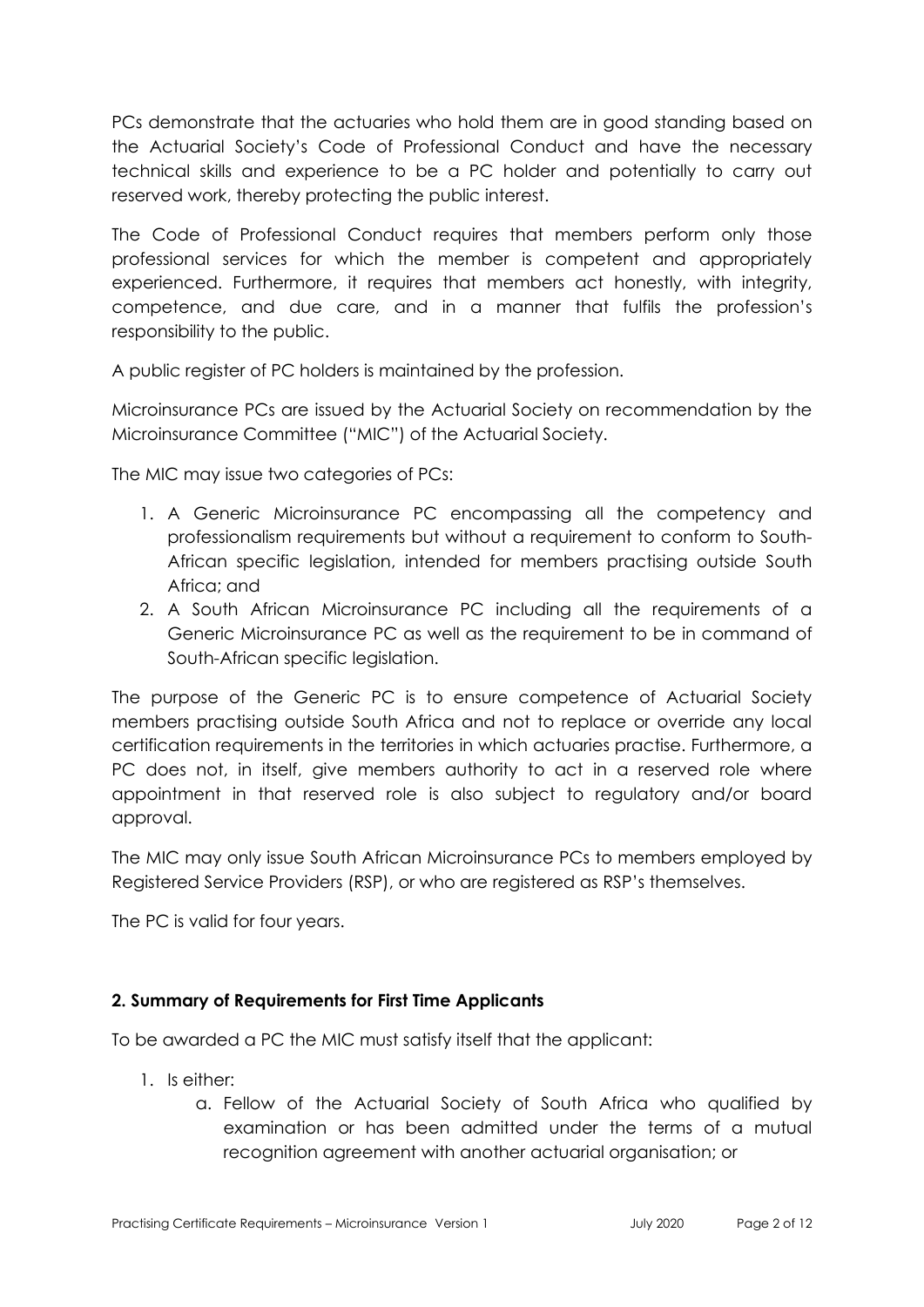- b. an Associate Member of the Actuarial Society of South Africa who qualified by examination or has been admitted under the terms of a mutual recognition agreement with another actuarial organisation AND has passed one of:
	- i. F101: Health and Care Principles;
	- ii. F102: Life Insurance Principles;
	- iii. F103: General Insurance Principles
- 2. Has not been found guilty of unprofessional conduct;
- 3. Has not been removed by any financial services regulator as not being fit and proper to act in another approved statutory role;
- 4. Has appropriate experience and expertise, as outlined in section 3 below;
- 5. Has complied with the Actuarial Society's CPD scheme for each of the last five years. Records for the last three years should be included with the application; and
- 6. For applications on the outcomes-based CPD scheme, a supporting statement by the applicant's diffraction partner or reviewer as set out below and in Appendix C is required.

The Microinsurance Committee (or a subcommittee thereof) should assess the application and if it approves it, request the Actuarial Society office to issue a Practising Certificate, including possible qualifications.

### **Compliance with the Actuarial Society's CPD scheme**

The Society permits both an hours-based and outcomes-based approach to CPD.

### *Hours-based CPD*

The hours-based approach will be accepted for all periods for which the Actuarial Society continues to allow this CPD approach. In this case, records of verifiable and development hours should be provided for the relevant periods. For hours-based CPD, the applicant should also include a comment explaining the relevance of the CPD experience and what he/she has done to maintain and develop relevant skills for the role of the Head of Actuarial Function (or equivalent for Generic Practising Certificates).

### *Outcomes-based CPD*

The outcomes-based approach will be accepted. However, the additional requirements listed below should be noted.

For existing practising certificate holders, the diffraction partner must be a Fellow of the Actuarial Society of South Africa and a Life or Non-Life or Health Practising Certificate holder. The person should have sufficient experience and be able to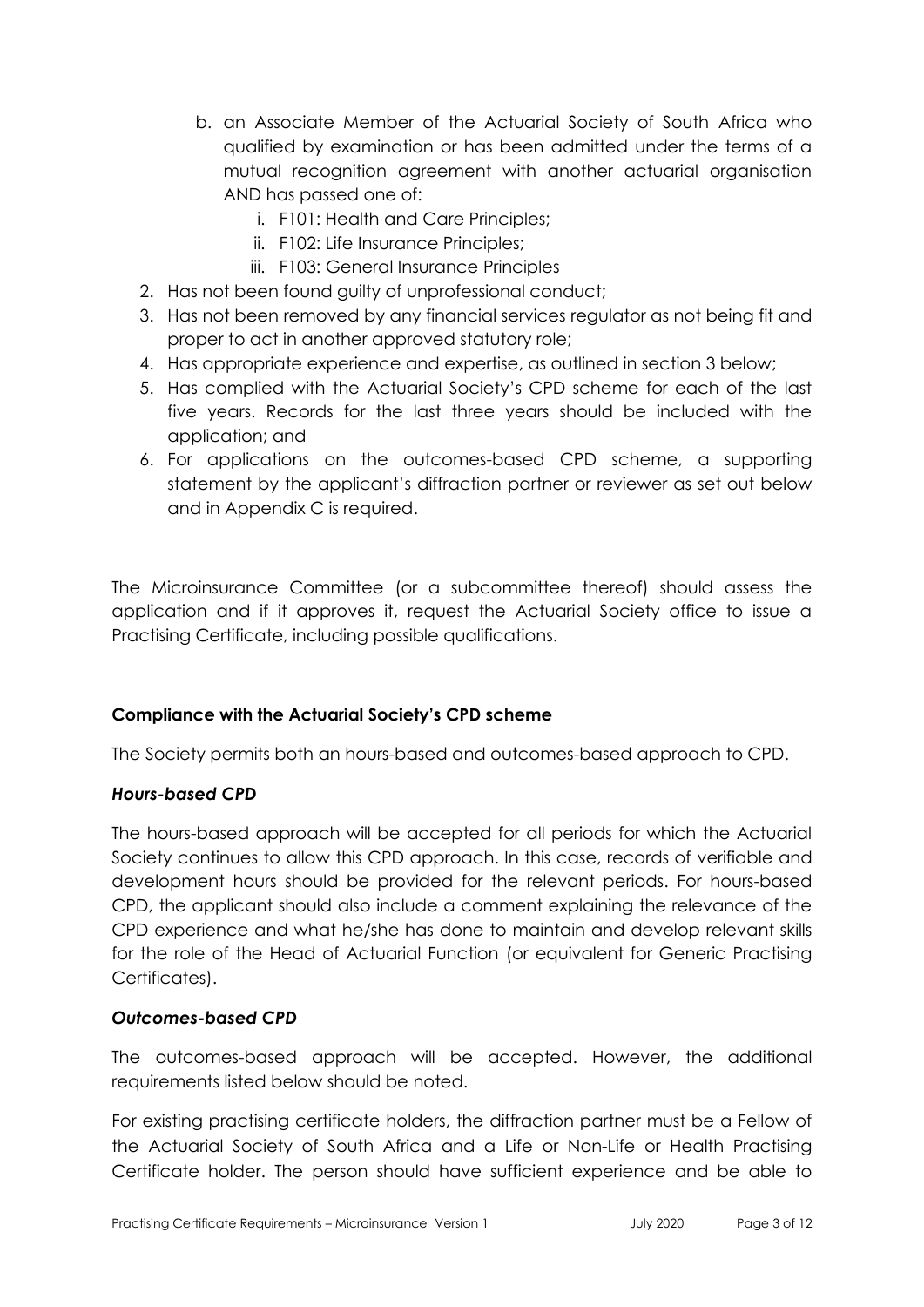assess whether development plans are appropriate and relevant to the work of the Head of Actuarial Function.

Where a new applicant has not used another Practising Certificate holder as a diffraction partner for the required three years, the plans for the past three years can be discussed with a suitable member of the Actuarial Society (that is a Practising Certificate Holder) in sufficient detail to allow the member to attest to the effectiveness of the Outcomes Based CPD. The member may also want to have a separate discussion with the original diffraction partner(s) of the applicant.

The required statements by the diffraction partner and reviewers are included in Appendix C.

# **3. Assessing Appropriate Experience and Expertise**

The MIC assesses experience and expertise by considering:

- 1. Basic experience requirements;
- 2. Responses to questions provided by the applicant; and
- 3. Responses to questions provided by another member of the profession and PC holder in support of the application.

To fulfil the basic experience requirements a member must have

| Years<br>Experience | of   AMASSA+F10x | 5 years relevant* working experience of which<br>3 years post qualification experience, working with a<br>Head of Actuarial Function or equivalent for a Life<br>Insurer, Non-Life or Health Insurer or Microinsurer |
|---------------------|------------------|----------------------------------------------------------------------------------------------------------------------------------------------------------------------------------------------------------------------|
|                     | FASSA            | 5 years relevant* working experience of which<br>1 year post qualification experience, working with a<br>Head of Actuarial Function or equivalent for a Life<br>Insurer, Non-Life or Health Insurer or Microinsurer  |

At least one year relevant\* working experience (obtained in the last three years) in the Republic of South Africa in the case of a South African PC.

\*"Relevant work" refers to the work that a Head of Actuarial Function or equivalent needs to perform for a Microinsurer in terms of the Insurance Act and GOM 1 (in the case of a South African PC) or similar act (in the case of a generic PC). Similar experience in respect of a life insurer or non-life insurer or health insurer will likely also be relevant.

It is difficult to assess whether an applicant has appropriate experience and expertise by reviewing a written application. Consequently, it is important that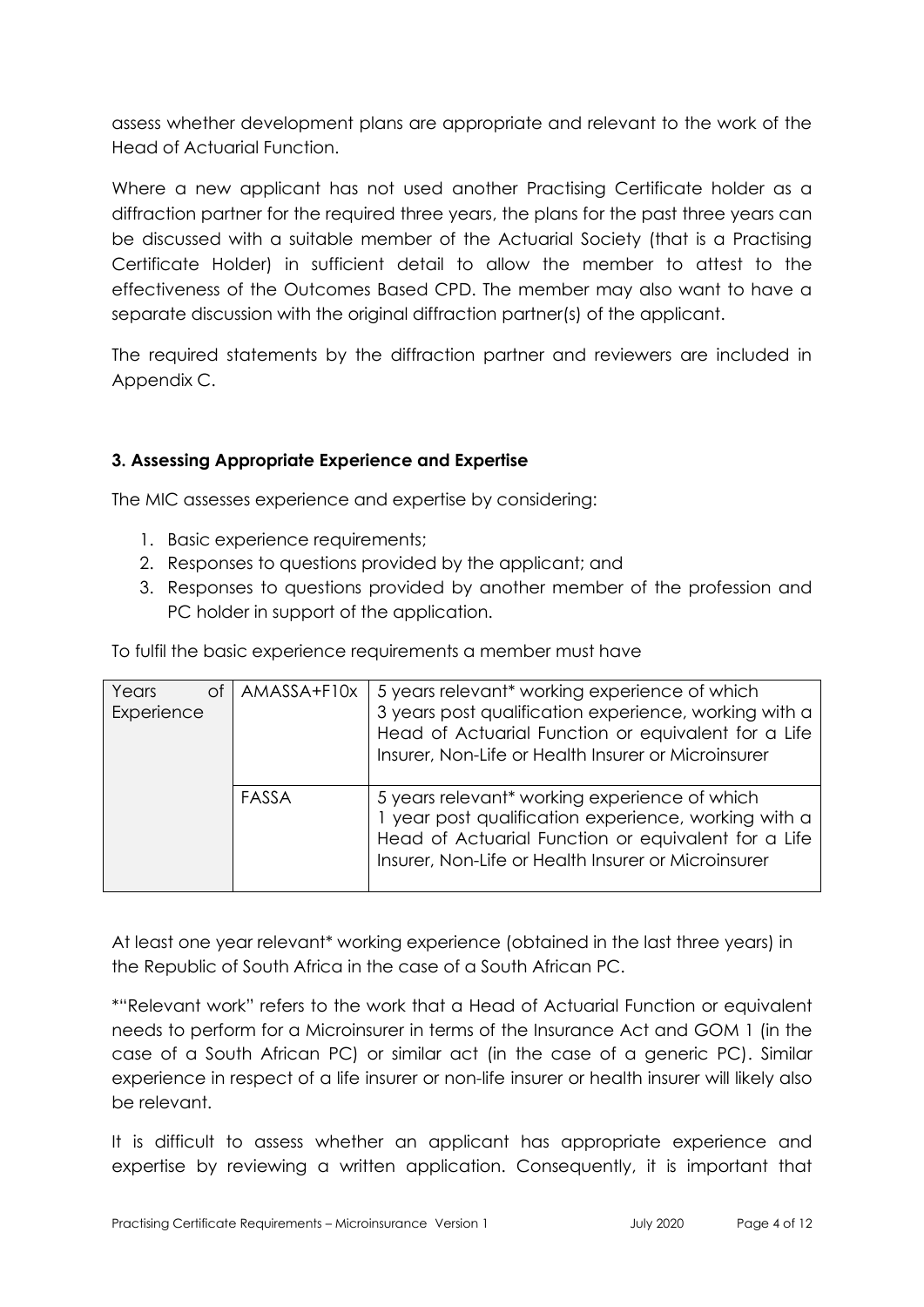applicants motivate their answers thoroughly. The MIC may also request further evidence in support of claims if this is deemed necessary.

The questions to which applicants are required to respond are listed in Appendix A.

Furthermore, the MIC places heavy reliance on the opinions provided by another PC holder with whom the applicant has worked for a period of at least three years. Where an applicant applies for a South African PC, the application needs to be supported by another South African PC holder (life insurance, non-life, health insurance or Microinsurance). Members that act in this capacity are reminded that they have a professional duty to ensure that the applicant has the appropriate experience and expertise to act as Head of Actuarial Function or equivalent before they can support their application. The Head of Actuarial Function or equivalent with whom the applicant has worked, must attest in writing that in his or her opinion the applicant has the necessary knowledge, skills and experience to carry out the duties of a Head of Actuarial Function.

The questions to which the member providing the attestation should respond are listed in Appendix B.

# **4. Requirements for PC renewal**

A practising certificate needs to be renewed when a previously issued practising certificate reaches its expiry date.

To renew a PC the MIC must satisfy itself that the applicant:

- 1. Is either:
	- a. a Fellow of Actuarial Society of South Africa who qualified by examination or has been admitted under the terms of a mutual recognition agreement with another actuarial organisation; or
	- b. an Associate Member of the Actuarial Society of South Africa who qualified by examination or has been admitted under the terms of a mutual recognition agreement with another actuarial organisation AND has passed one of:
		- i. F101: Health and Care Principles;
		- ii. F102: Life Insurance Principles;
		- iii. F103: General Insurance Principles
- 2. Has Complied with the Actuarial Society's Continuous Professional Development (CPD) scheme for each of the years since the issue of the previous practising certificate. Records for the last three years should be included with the application. The applicant should also demonstrate the relevance of the CPD activities to maintaining appropriate skills to practice as a Head of Actuarial Function or equivalent;
- 3. Has not been found guilty of unprofessional conduct;
- 4. Has not been removed by any financial services regulator as not being fit and proper to act in another approved statutory role; and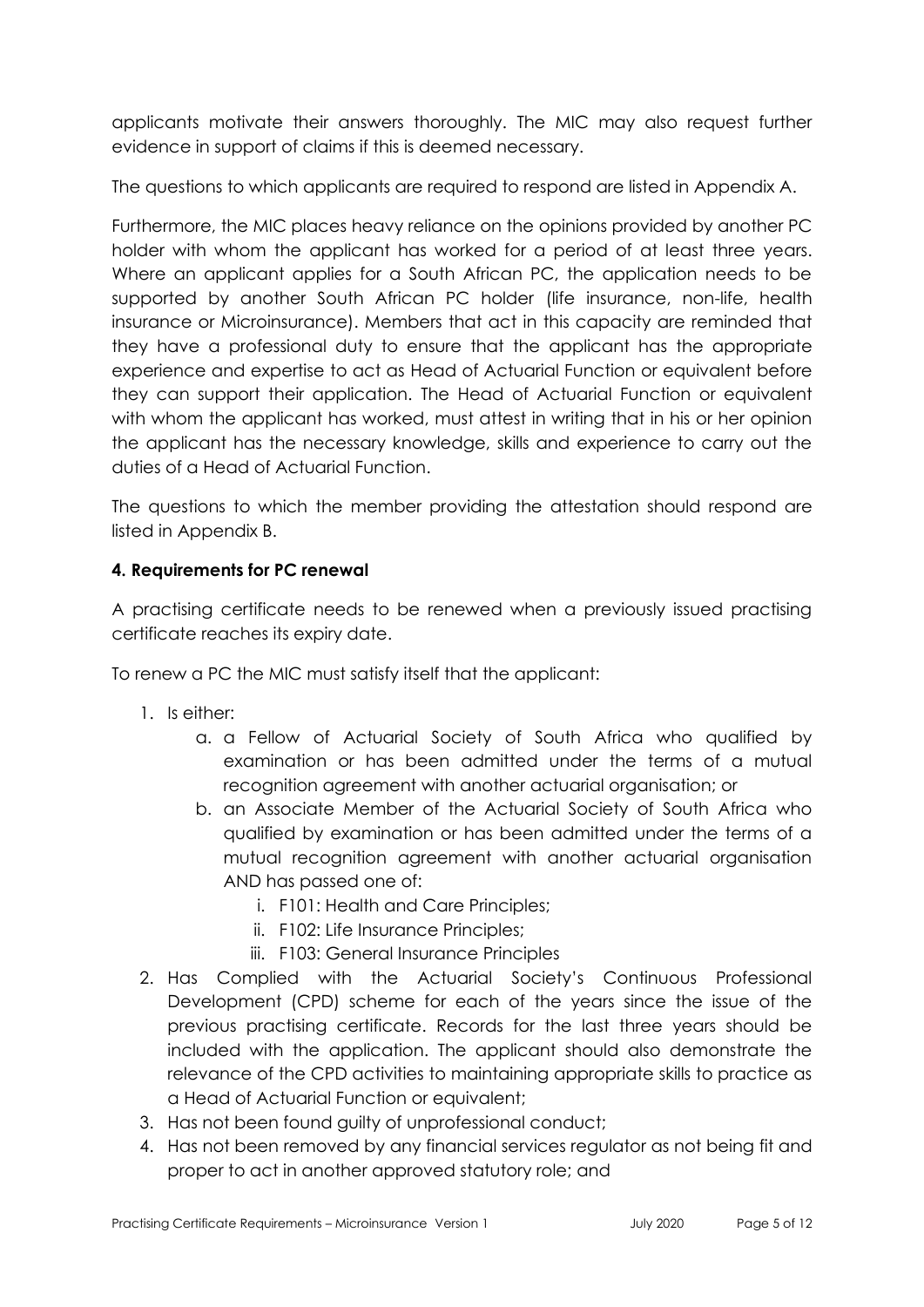5. Has appropriate recent microinsurance experience and expertise.

The applicant must demonstrate continued experience of working at the level of a Head of Actuarial Function or equivalent. This requirement may be met by, for example:

- 1. Signing off the statutory returns submitted to the Prudential Authority (in the case of a South African PC) or other regulator (in the case of a generic PC) for at least one registered microinsurer for at least two years during the previous approved period; or
- 2. Attestation in writing from a Head of Actuarial Function or equivalent, with whom the applicant has worked closely, that in his or her opinion the applicant has the necessary knowledge, skills and experience to carry out the duties of a Head of Actuarial Function; or
- 3. Other evidence that the Microinsurance Committee in its sole discretion may deem acceptable.

In some cases, Practising Certificate holders may have continued in their role of supporting the Head of Actuarial Function or equivalent (on which reliance was placed in the original first-time application) and may therefore not have had an opportunity to sign off statutory returns. If this is true for at least three of the four preceding years, no further evidence is typically required other than a statement to this effect by the applicant. The Microinsurance Committee may request further information if it is deemed necessary.

The Microinsurance Committee (or a subcommittee thereof) should assess the application for renewal and if it approves it, request the Actuarial Society office to issue a Practising Certificate.

# **5. Appeals Process**

A Fellow or Associate member who has had their application (initial or renewal) for a PC turned down by the MIC has the right to take the matter to appeal.

It is hoped that the member can in the first instance find reason to accept the MIC's decision, after providing all information requested by the MIC, or provide further evidence that enables the MIC to approve the application. The MIC will provide written reasons for the refusal of every application.

Before entering the appeals process the applicant may first wish to speak with either the Chair or the Secretary of the MIC to better understand the reasons why the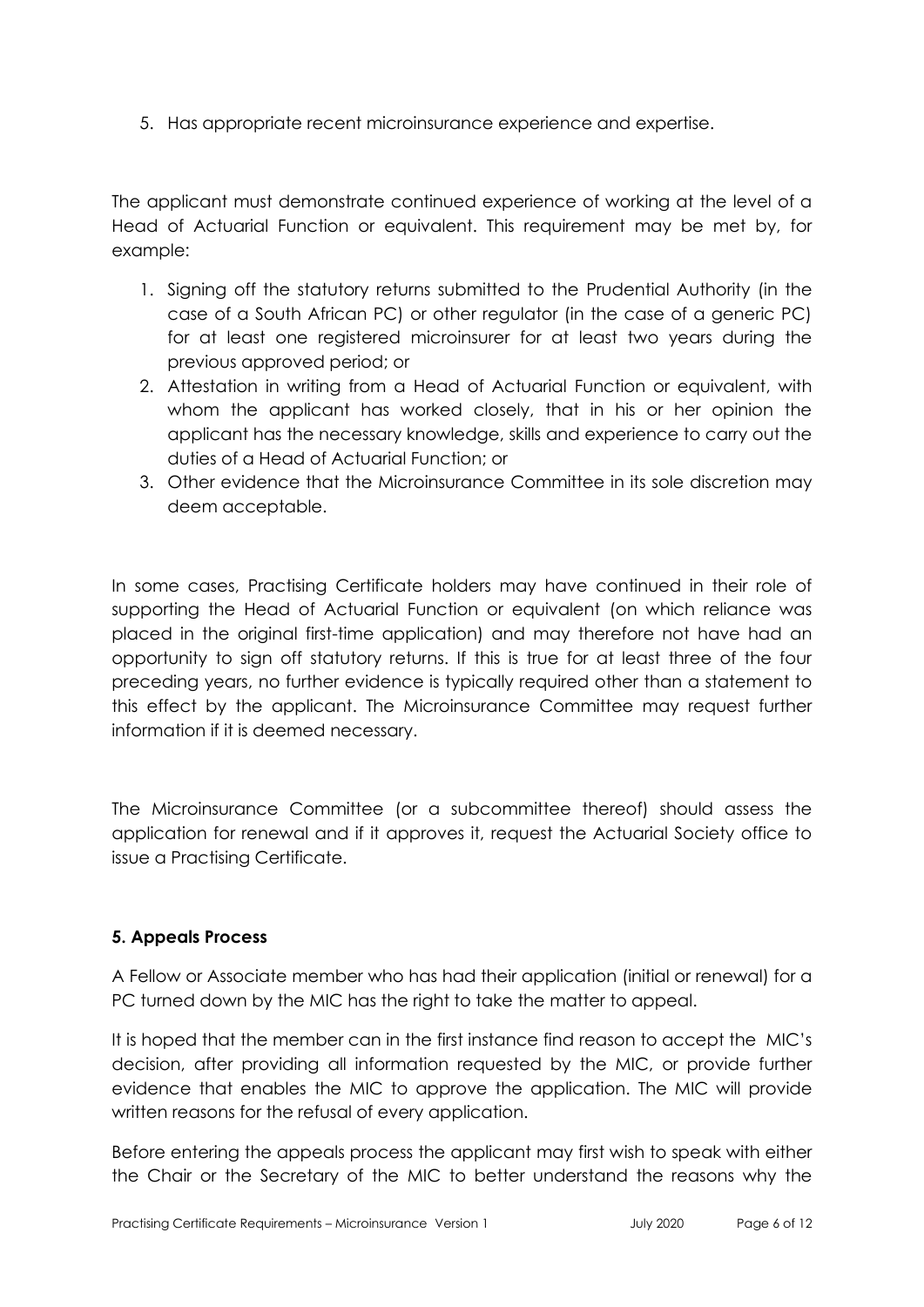application was turned down. If the applicant believes that there are grounds for appeal then he/she should contact the Chair of the Professional Matters Board in writing within 30 days from the date the application was turned down to enact the profession's appeals process. A body will be formed to hear the appeal within the terms of the PC Scheme independent of the MIC, with no overlap of membership with the MIC.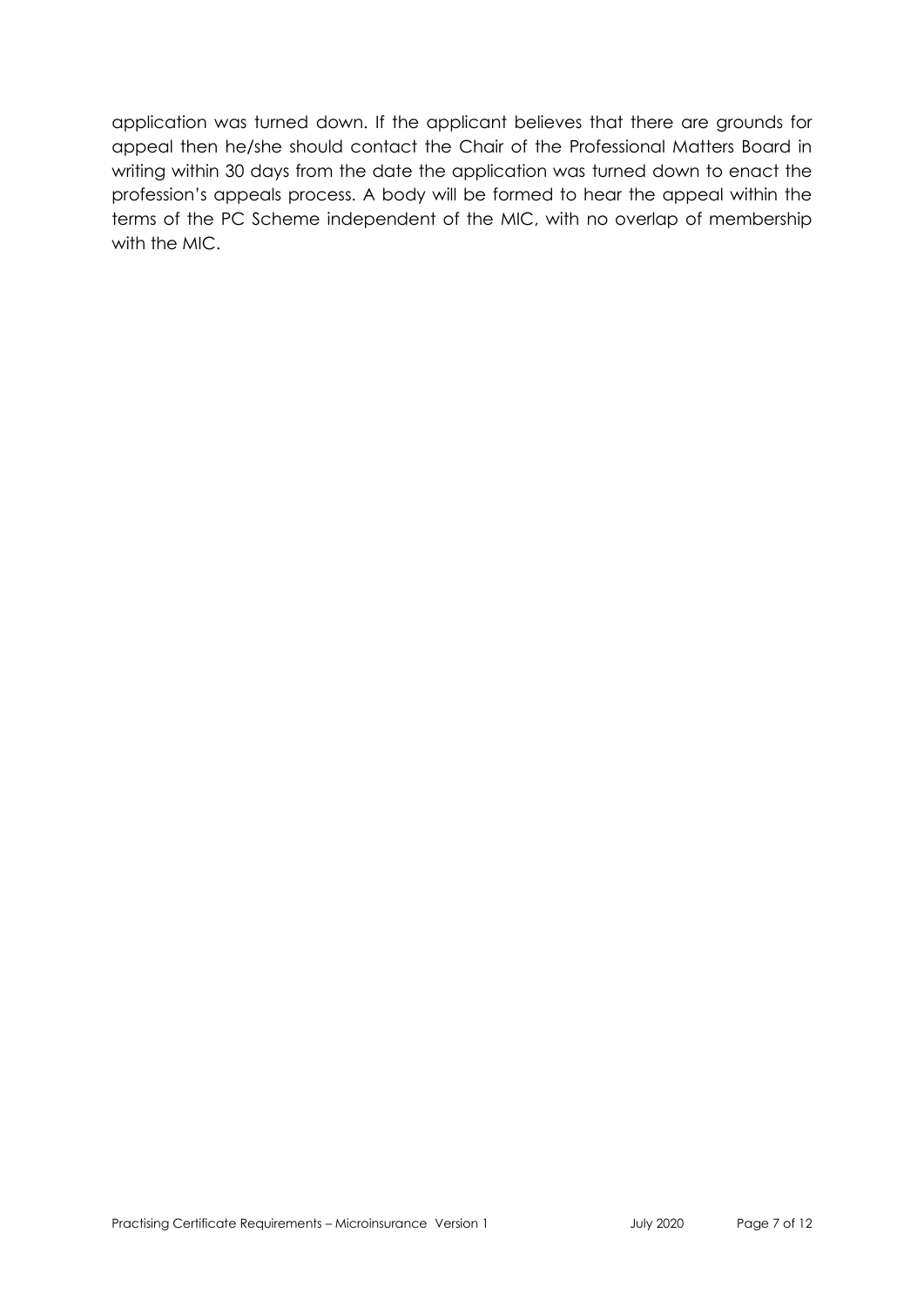## **APPENDIX A: FIRST TIME APPLICANT QUESTIONS**

The applicant should indicate whether he or she had exposure to the following areas of work relevant to Microinsurance (either taking responsibility for producing the work or reviewing other actuaries' work) and describe the work done in support of the answer:

- 1. Calculating or reviewing the prudential Technical Provisions and the Minimum Capital Requirement.
- 2. Assessing or advising on the financial soundness of a microinsurer at a specific date and in the foreseeable future, including the impact of shareholder distributions.
- 3. Determining or reviewing the sufficiency and quality of data used, and the appropriate bases and methodologies used in actuarial calculations.
- 4. Analysing the risks to which a microinsurer is exposed.
- 5. Advising on the measurement, management and mitigation of such risks.
- 6. Advising on appropriate reinsurance arrangements.
- 7. Analysing the asset liability matching requirements and advising on investment strategy.
- 8. Advising on the appropriate pricing basis for actuarial soundness of Microinsurance contracts.
- 9. Advising on the fair treatment of policyholders, including compliance with, and recommending changes to, the Principles and Practices of Financial Management.
- 10. Preparing of or advising on the actuarial-related matters in the ORSA such as the economic capital requirements, the forward looking projections of the economic and regulatory financial soundness positions, the stress-, sensitivityand scenario testing, and the assumed management actions.
- 11. Reviewing and expressing an opinion on the policies for which the Head of Actuarial Function is required to do so by the Prudential Standards for Microinsurers.
- 12. Reporting on the results of his or her work or the work of other actuaries and advising technical audiences, non-technical audiences, and senior management (including the Board, Audit, Risk, Actuarial or similar committees).
- 13. Preparing or reviewing annual quantitative returns to the Prudential Authority.
- 14. Any other areas of work that he or she believes could be relevant to their application (for example, embedded value reporting, IFRS17, etc.).

Microinsurance actuaries are involved in many aspects of the underlying business. The applicant should demonstrate on the application form that they have gained recent experience in a number of these relevant areas during a period of at least 3 out of the last 5 years.

It is important to include in the application form: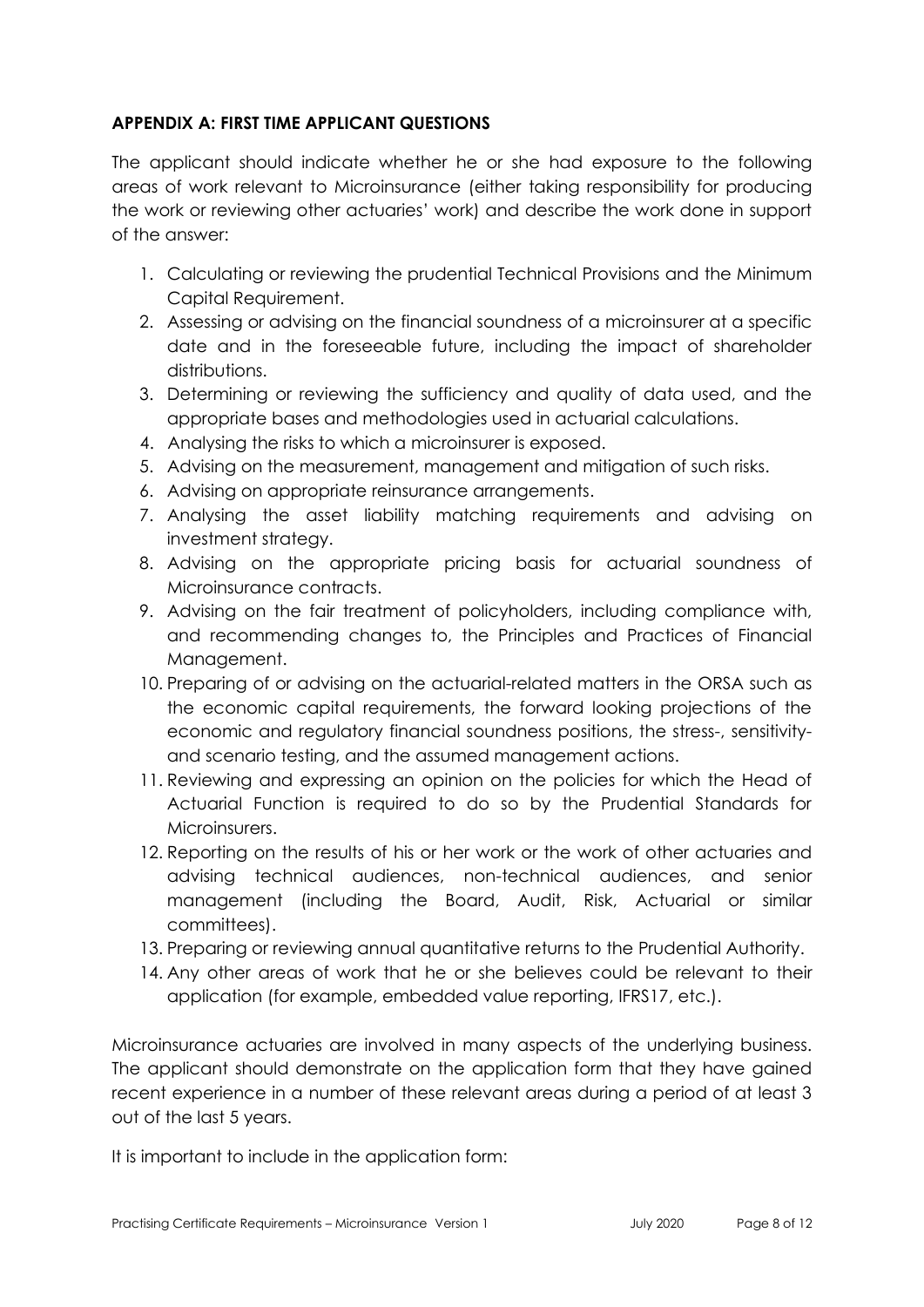- 1. description of the role(s) the applicant undertook (for example overseeing the whole statutory valuation and producing the Board report vs undertaking the calculation of a component to feed into an overall valuation report).
- 2. the responsibilities of the role(s) undertaken (especially to outline the work for which the applicant was directly responsible and the communication thereof).
- 3. any regulatory/statutory role undertaken and/or direct interaction with the Prudential Authority, Financial Services Conduct Authority or other regulators.

The MIC is looking for breadth/variety of experience in the application of advice in the relevant technical areas as well as depth of technical knowledge.

Experience can be provided as an actuary internal to the company/its Microinsurance business or as an external consultant. It is sufficient for the applicant to demonstrate their role in drawing up and communicating the advice in support of another Head of Actuarial Function or equivalent.

### **Generic and South African PC requirements**

In addition to the responses above all applicants are required to certify that:

- 1. They have the necessary knowledge, skills, and experience to carry out the professional duties required of a Head of Actuarial Function.
- 2. They have read and understand the Code of Professional Conduct.
- 3. They have read and understand the Actuarial Society of South Africa advisory practice notes and standards of actuarial practice relating to Microinsurance.
- 4. They are fully aware of the obligations and duties of a Head of Actuarial Function.
- 5. They are employed by a Registered Service Provider (RSP), or are registered as an RSP themselves.
- 6. They have sufficient time and resources to act in the roles for which the PC will be used.

For Generic PCs

They have read and understand local legislation in the territories in which they intend to practise.

For South African PCs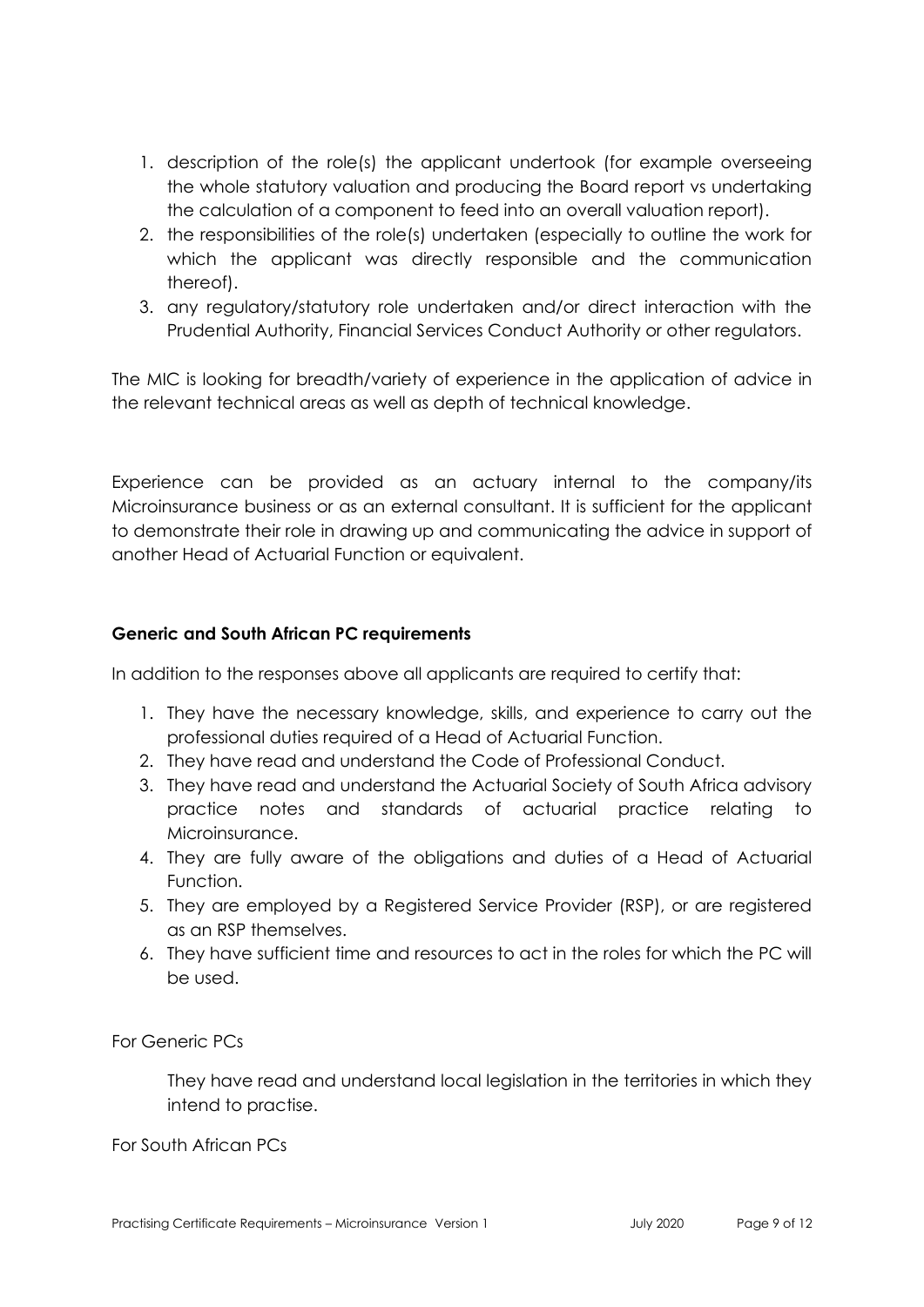They have read and understand the applicable regulatory requirements such as the Insurance Act, Prudential Standards, other relevant Acts, and regulations.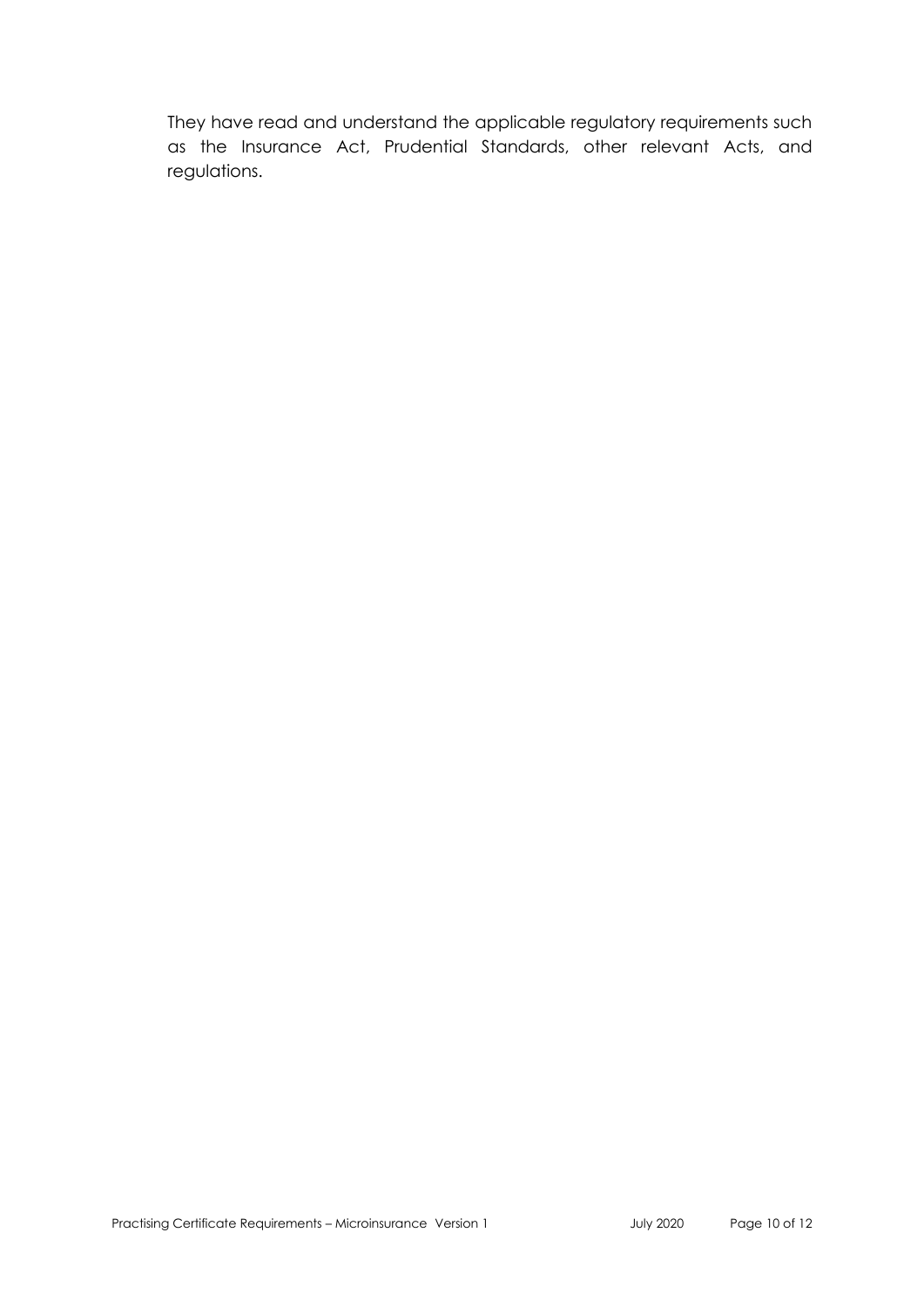### **APPENDIX B: SUPPORTING PC HOLDER QUESTIONS**

The supporting PC holder should indicate whether, in his or her opinion, the applicant has had appropriate exposure to the areas of work listed in Appendix A (either taking responsibility for producing the work or reviewing other actuaries' work) and describe the work they have done while working closely with you.